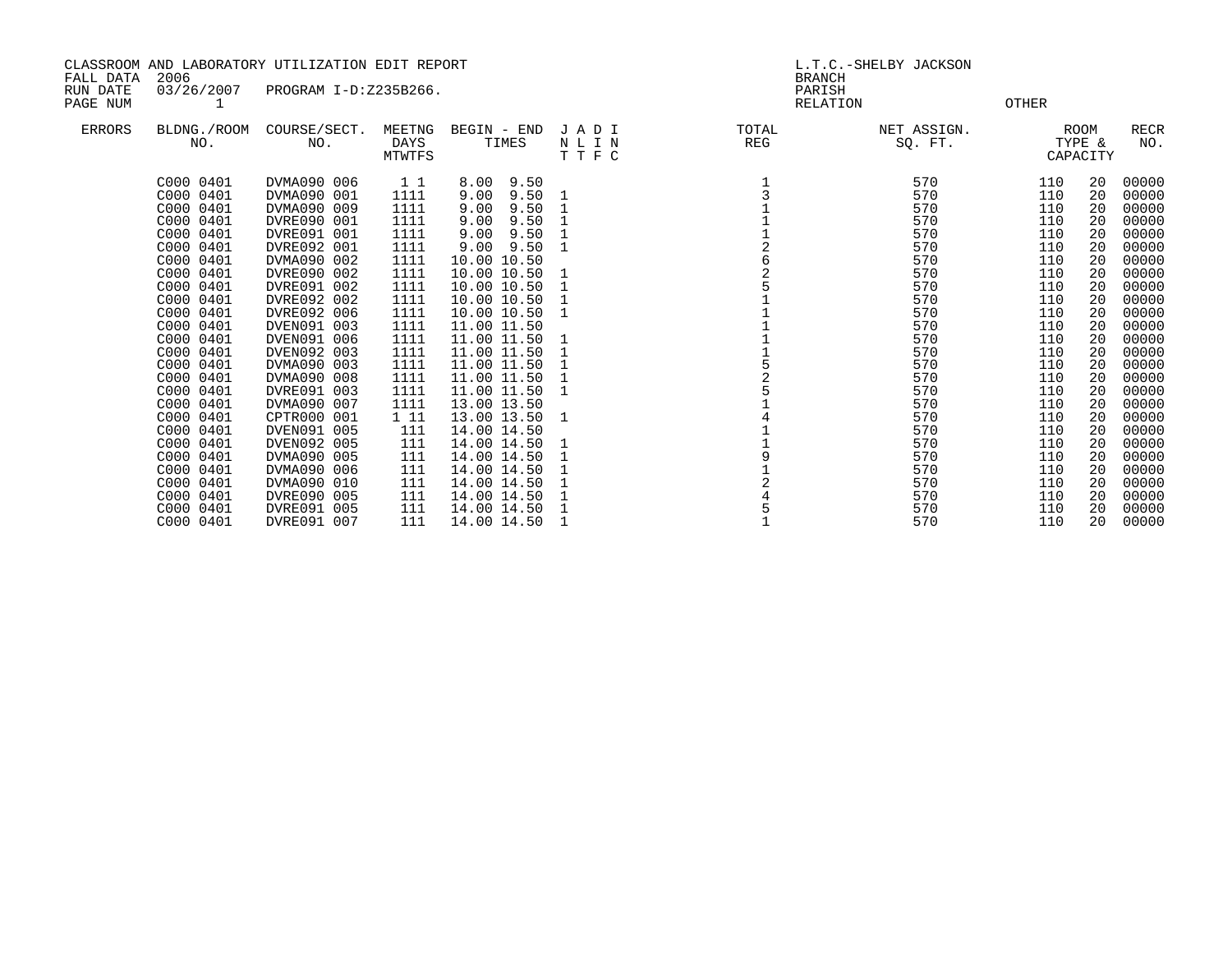- ERROR 1 CLASS AND LABORATORY UTILIZATION FILE DOES NOT MATCH WITH BLDGS AND ROOMS FILE. THE ROOM, BUILDING, AND CLASS FILES MUST ALL MATCH. IF THE ROOM NUMBER ON THE UTILIZATION IS CORRECT, THE ROOM SHOULD TO BE ADDED TO THE ROOM FILE.
- ERROR 2 THERE SHOULD BE AT LEAST ONE ENTRY IN THE DAYS-OF-WEEK-COURSE-MEETS FIELD.
- ERROR 3 BEGIN-END-TIME FIELDS MUST BE BETWEEN 06.00 AND 23.00
- ERROR 4 WARNING CLASS TIME EXCEEDS 5 HOURS.
- ERROR 5 ROOM TYPE INVALID FOR TEACHING CLASS, CLASSES CANNOT BE SCHEDULED IN ROOMS DESIGNATED AS CIRCULATION, CUSTODIAL OR MECHANICAL.
- ERROR 7 THE TOTAL REGISTRANTS FIELD MUST NOT BE BLANK OR ZEROS
- ERROR 8 WARNING EXCEEDS THE CAPACITY OF THE ROOM BY 50% (IF THIS IS A JOINT CLASS ITS REGISTRANTS ARE INCLUDED). PLEASE CHECK THE CAPACITY OF THE ROOM AS IT APPEARS ON THE ROOM FILE.
- ERROR 9 UNLESS THERE IS A JOINT CLASS, ALTERNATE WEEKS OR INCONSISTENT MEETING TIMES, THERE SHOULD BE NO DUPLICATES.

TOTAL ERRORS (INCLUDING WARNINGS)

 TOTAL NUMBER OF RECORDS READ 27 TOTAL NUMBER OF RECORDS ACCEPTED FOR SPACE UTILIZATION COMPUTATION 27 NUMBER OF JOINT-CLASS RECORDS 22 NUMBER OF ALTERATE WEEKS RECORDS NUMBER OF DIFFERENT TIMES RECORDS NUMBER OF INCONSISTENT RECORDS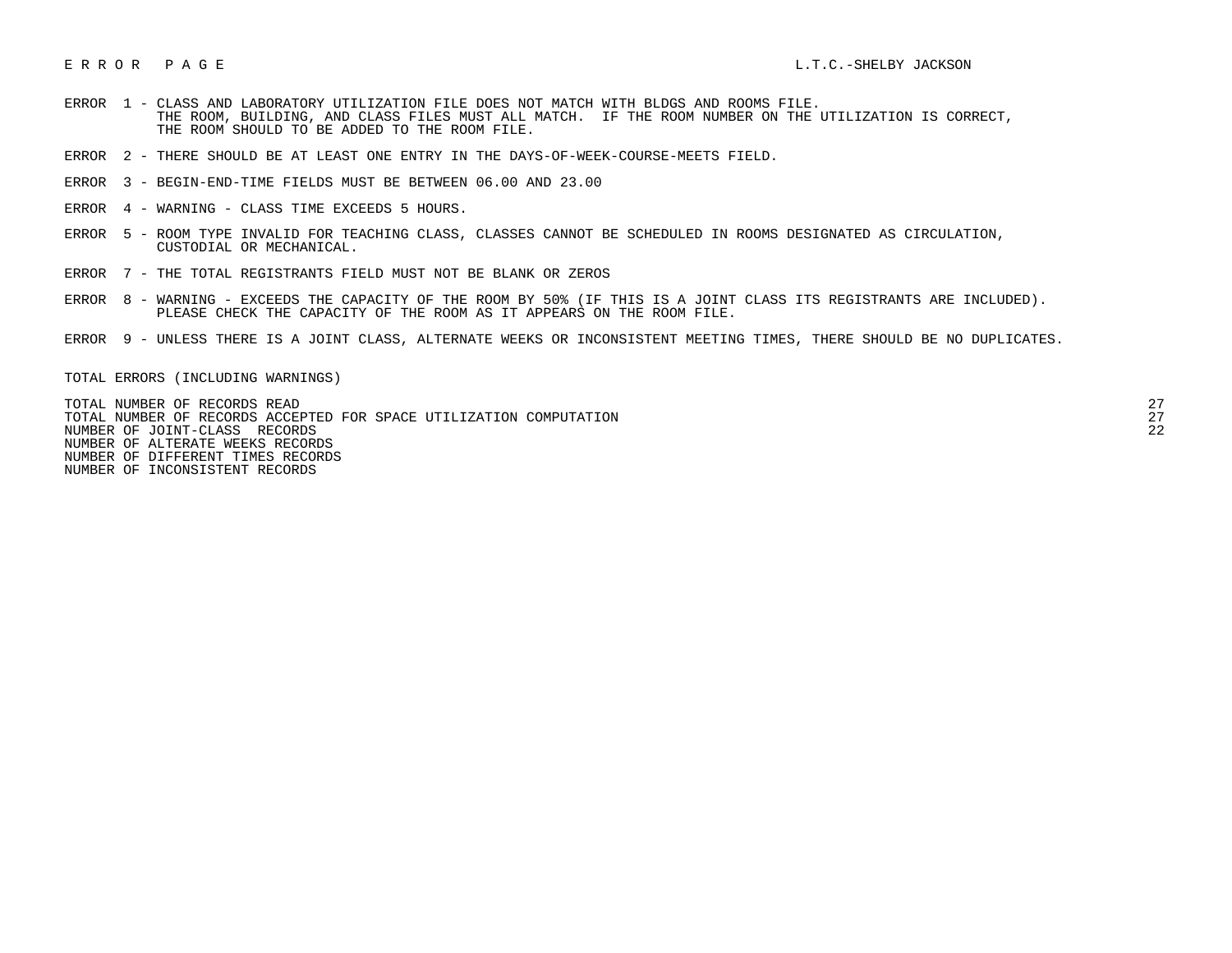|                                                                                      | DAY USE         | NIGHT USE       | TOTAL           |  |
|--------------------------------------------------------------------------------------|-----------------|-----------------|-----------------|--|
|                                                                                      | $(0600 - 1700)$ | $(1700 - 2300)$ | $(0600 - 2300)$ |  |
| *CLASSROOM FACILITIES                                                                |                 |                 |                 |  |
| TOTAL NUMBER OF ROOMS                                                                |                 |                 | 10              |  |
| TOTAL NUMBER OF STATIONS (CAPACITY)                                                  |                 |                 | 290             |  |
| WEEKLY STUDENT CONTACT HOURS                                                         | 244             |                 | 244             |  |
| WEEKLY TOTAL OF ROOMS AVAILABLE - COUNTED IN HALF HOUR INCREMENTS                    | 900             | 500             | 1400            |  |
| WEEKLY TOTAL OF ROOMS IN USE - COUNTED IN HALF HOUR INCREMENTS                       | 98              |                 | 98              |  |
| WEEKLY TOTAL OF STUDENT STATIONS AVAILABLE - COUNTED IN HALF HOUR INCREMENTS         | 26100           | 14500           | 40600           |  |
| WEEKLY TOTAL OF STATIONS AVAILABLE IN ROOMS IN USE - COUNTED IN HALF HOUR INCREMENTS | 1960            |                 | 1960            |  |
| WEEKLY TOTAL OF STATIONS IN USE - COUNTED IN HALF HOUR INCREMENTS                    | 488             |                 | 488             |  |
| PERCENT OF ROOMS IN USE TO ROOMS AVAILABLE                                           | 10.9            | $\cdot$ 0       | 7.0             |  |
| PERCENT OF STATIONS IN USE TO STATIONS AVAILABLE                                     | 1.9             | $\cdot$ 0       | 1.2             |  |
| PERCENT OF STATIONS IN USE TO STATIONS AVAILABLE IN OCCUPIED ROOMS                   | 24.9            | . 0             | 24.9            |  |
|                                                                                      |                 |                 |                 |  |
|                                                                                      | DAY USE         | NIGHT USE       | TOTAL           |  |
|                                                                                      | $(0600 - 1700)$ | $(1700 - 2300)$ | $(0600 - 2300)$ |  |
| CLASSROOM                                                                            |                 |                 |                 |  |
| TOTAL NUMBER OF ROOMS                                                                |                 |                 | 10              |  |
| TOTAL NUMBER OF STATIONS (CAPACITY)                                                  |                 |                 | 290             |  |
| WEEKLY STUDENT CONTACT HOURS                                                         | 244             |                 | 244             |  |
| WEEKLY TOTAL OF ROOMS AVAILABLE - COUNTED IN HALF HOUR INCREMENTS                    | 900             | 500             | 1400            |  |
| WEEKLY TOTAL OF ROOMS IN USE - COUNTED IN HALF HOUR INCREMENTS                       | 98              |                 | 98              |  |
| WEEKLY TOTAL OF STUDENT STATIONS AVAILABLE - COUNTED IN HALF HOUR INCREMENTS         | 26100           | 14500           | 40600           |  |
| WEEKLY TOTAL OF STATIONS AVAILABLE IN ROOMS IN USE - COUNTED IN HALF HOUR INCREMENTS | 1960            |                 | 1960            |  |
| WEEKLY TOTAL OF STATIONS IN USE - COUNTED IN HALF HOUR INCREMENTS                    | 488             |                 | 488             |  |
| PERCENT OF ROOMS IN USE TO ROOMS AVAILABLE                                           | 10.9            | $\cdot$ 0       | 7.0             |  |
| PERCENT OF STATIONS IN USE TO STATIONS AVAILABLE                                     | 1.9             | $\cdot$ 0       | 1.2             |  |
| PERCENT OF STATIONS IN USE TO STATIONS AVAILABLE IN OCCUPIED ROOMS                   | 24.9            | $\cdot$ 0       | 24.9            |  |